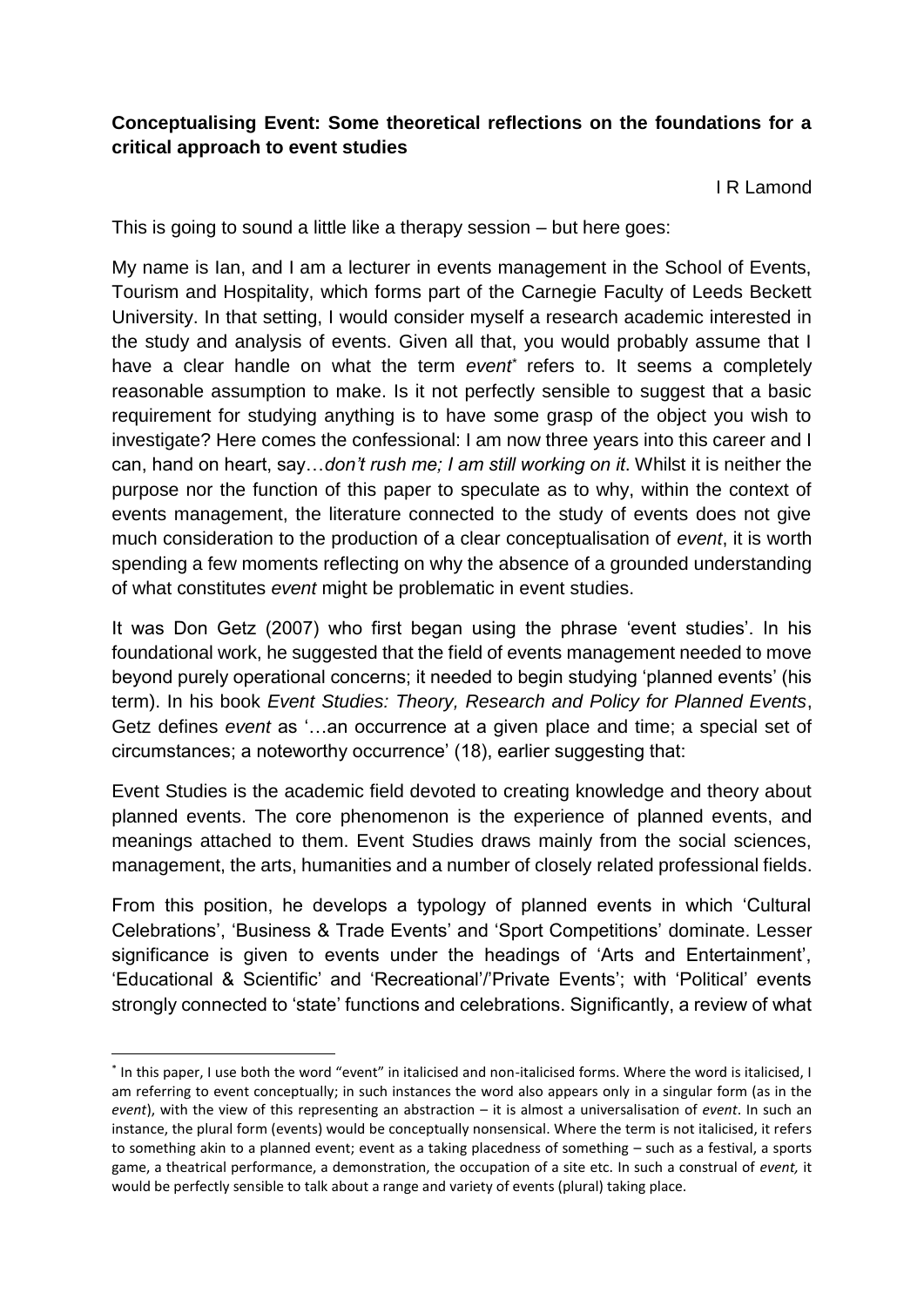drives the conceptualisation of *event* in that work, for Getz, is less an attempt to grasp what the term refers to, and more a wish to ground a study of events that supports the dominant paradigmatic frame within which current events management, and event tourism, operates. Despite his overview of the use of event in different fields of scholarship, he still locates event studies as a field of research with *event*s management and event tourism at its heart. By doing so, he appears to be commodifying *event* within what Bob Jessop (2010, see also Sum & Jessop 2015) refers to as the prevailing hegemonic frame of reference dominated by a neo-liberal cultural political economy. However, even within current scholarship critical of event management (Rojek, 2013), there is very little effort expended on trying to articulate to what it is that *event* refers. As such, 'event' seems to be ontologically light; that is to say, following Frege (2003), it is a word which we can say has a sense, or a range of senses, in that Getz and others would suggest we can indicate different things as *types* of *event*, but when it comes to trying to frame its referent… Meh! An alternative route would be to adopt a Wittgensteinian mode and argue that there is no single referent to 'event' that stands as a definitive ontological prop for a typology of 'events'. Instead, there is a sort of family resemblance (1953) that loosely connects event types. Fine – but then we should ask what it is that makes many scholars in *event* studies think that some things, say a parade as part of Leeds Pride, are of value to study as an *event,* whilst others, such an anti-war blockade of Faslane Naval base or the 2011 Tottenham riots, are not.

As Getz rightly points out, 'event' is not a new term, as it already occurs as a concept in a number of areas of human inquiry. A few brief examples will suffice to illustrate this. In the physical sciences, for example, it is already used in a number of ways, and we will see discussion of quantum *event*s where quantum states, upon observation, collapse; moving from a probabilistic state to being at an identifiable location. In cosmology, we may overhear theoretical physicists discussing an *event* horizon around a Black Hole, as that boundary beyond which light cannot escape. In economics and statistics, an event occurs when something that only had a statistical probability of happening actually happens; its likelihood moving from probable to certain. So it is with the tossing of a coin. Before it is tossed, and whilst it is in the air, there is only a probable outcome. However, on landing, it becomes a definite Head or Tail. An economic event, such as a stock market crash, can be statistically calculated. But once it *has* crashed, the percentage likelihood becomes a certainty. There are even events in computing where the pressing of a key, the movement of a mouse or the swipe of a finger across a touch-sensitive screen, can all be considered informational events.

I will be musing a little on event in some philosophic frameworks, adding a layer of reflection to develop an idea of *event* that is relevant as a foundation for critical event studies (CES) research. Though my focus is to develop a clearer understanding of event's referent within my own field of research, the formulations of 'event' I explore and, to an extent, the one I propose as workable for critical event studies, opens up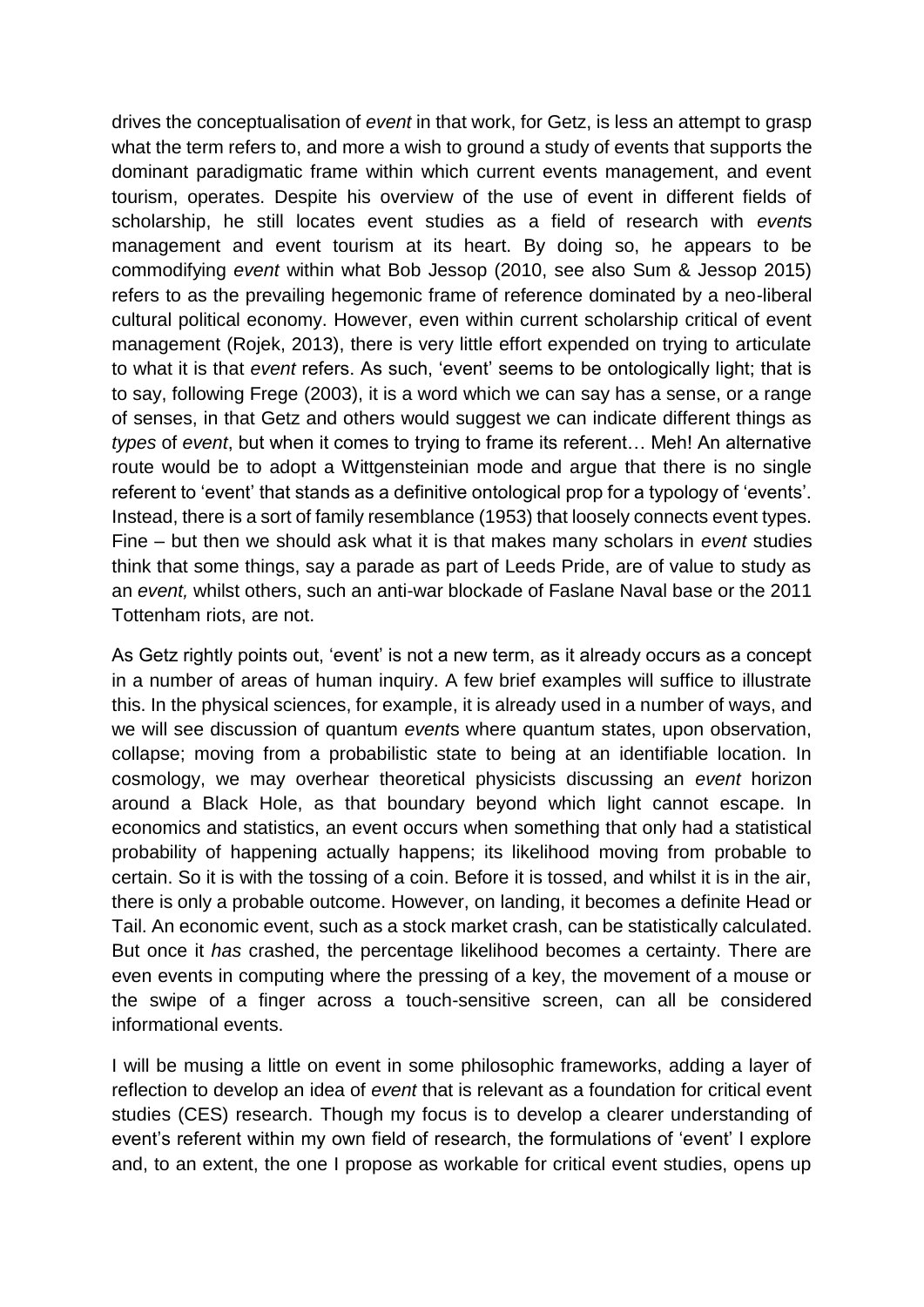'event' to be a core concept of value in the arts, humanities and social sciences. In so doing, event studies can come to be understood as a truly multidisciplinary field that sits at a juncture between all those other areas of scholarly activity. It is important to make an initial point of clarification here. Whatever construal of 'event' is to be adopted, it must be one applicable to those areas of inquiry interested in human action and interaction in that it is to be distinguished from those disciplinary uses already identified. Where to begin? One possible starting place is the etymology of the word itself. According to Cunliffe (1920) *event* has its roots in the Latin *eventus*, meaning 'to happen'. It is related to the word *adventus*, which meant to arrive somewhere, that is, to be transported from one place to another. The *event* of arriving somewhere new being the *advent* of an *advent*-ure.

For Heidegger (2013; 2005 [1962]), the *advent*-ure, the primordial *advent*-ure, begins with an *event*, one that lies at the core of our being. He uses the German word *ereignis* to refer to this formatively fundamental *event*, making it ontologically foundational. Ereignis is our awareness of being as that which has a locatedness in the world, our there-being or *Dasein*. With Dasein comes a recognition of our mode of being as that which does not simply exist, but one that opens up a clearing in existence so as to consciously encounter itself as in, and part of, the world. This is difficult to grasp, so Heidegger suggests we need to look back at Plato's allegory of the cave (Heidegger 2002), as articulated in The Republic. In Book VII Plato uses a fable, his famous allegory of the cave, to ask us to imagine prisoners in a cave, looking at a distorted pattern of shapes that appear on a wall in front of them. Those shapes are actually produced by a parade of objects in front of a fire that they cannot see, as it is behind them. Having only experienced those images, the prisoners take them for reality. Plato then proposes that one of the prisoners is released from *his* chains; *he* then sees the fire and recognises the distorted images on the wall as false. What was originally taken as being real was nothing more than an illusion. This is a profound shock, one that forces the prisoners to completely revise their thinking about the world they had previously assumed that they fully understood. For the released prisoner, realising for the first time that what they took to be real was in fact a shadow-play on the cave wall and, beyond that, that the cave itself was a small and somewhat insignificant element in a rich, colourful and vibrant world beyond its mineralist maw, is a radical rupture with everything that preceded it. It is a fundamental awakening to the prisoner's true orientation to reality; one that shatters all that was previously recognised as real. All meaning prior to their release becomes nonsense in the revelation of *his* true orientation to the world in which *he* is located. Sadly, following their profound revelation, the prisoner's language bears no relation to that of their former associates; so much so that, though they try to tell those other shackled subjects, their language sounds like that of madness and raving. Thus, if we were to adopt a Platonic/Heidegerrian frame of reference for *event* it would be one that articulates it as a foundational metaphysical rupturing, reorganising ones ontological state and orientation so fundamentally that it cannot be easily grasped by a language better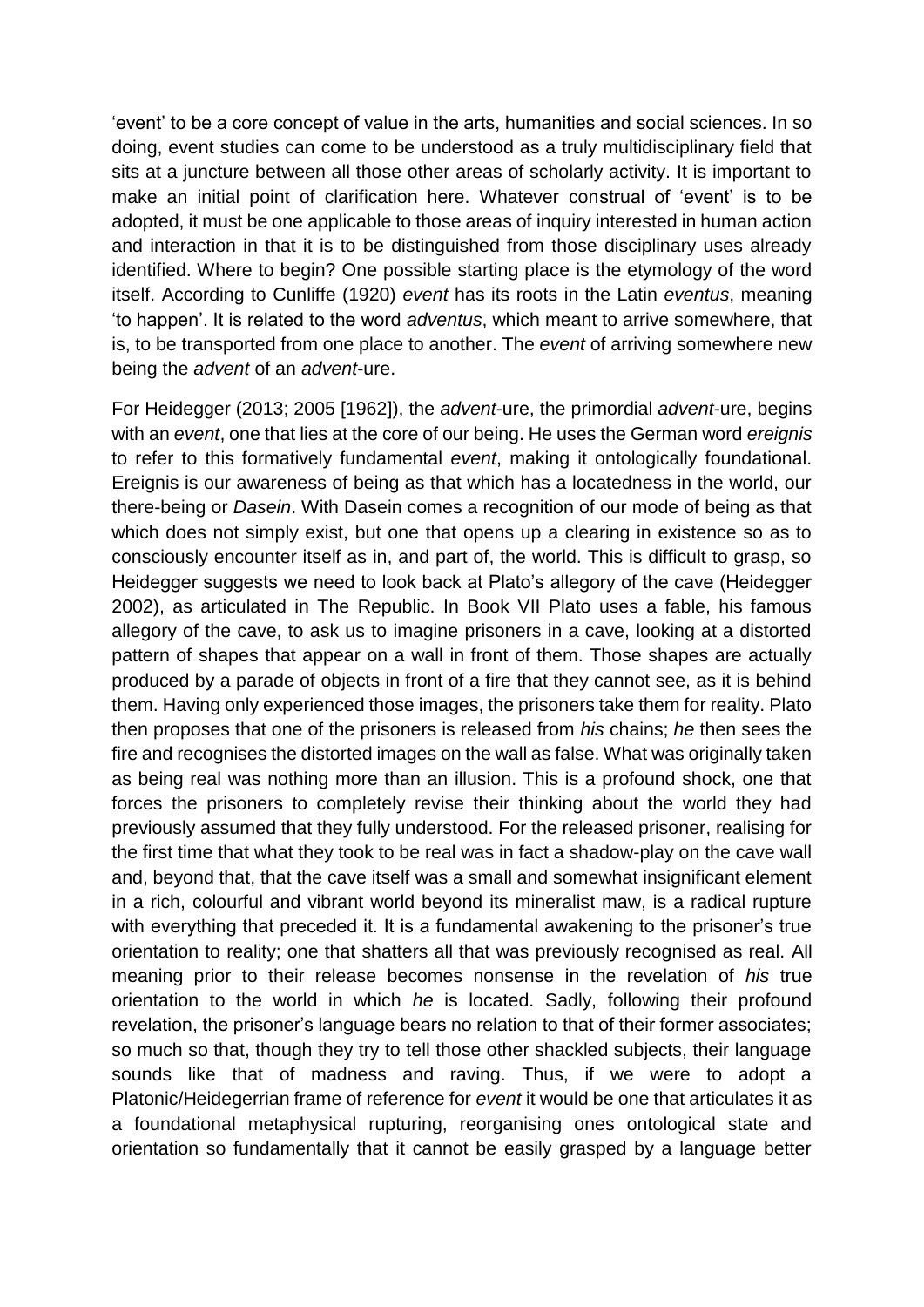suited to handling the mundane concerns of ordinary life, as such it can only be communicated through allegory.

Echoes of this primordial quality of *event* can be found elsewhere in twentieth century philosophic thought. A construal of *event* as a rupturing and an opening up of the world to mean that we encounter the Real appears in the work of Jacques Lacan (1985). The Real, which he juxtaposes with the Imaginary, is one that also resonates through a lot of poststructuralist thought. This locates *event* as being in an oppositional relationship to structure, and as such, it reaches beyond Lacan, through Derrida (1978), to the contemporary philosophic thought of Badiou, Deleuze, Ranciere, Zizek, and beyond.

There are a number of routes that can be taken here, all of which will lead to the place I wish to reach, but such a rhizomatic meandering journey is a far greater project than one to be managed in the confines of a short paper so I will hover briefly over just one of them by tracing a trajectory that emerges from the Lacanian idea of the 'mirror stage' and considers it through Zizek's take on ideology.

At its core, the Lacan/Zizek route rests on the construction of the self as other, i.e. our *self* as an object of our own experience. For Lacan, a critical event, one that enables us to construct an individual identity, is established through what he refers to as the 'mirror stage'. Lacan outlined his initial thinking behind the mirror stage in a lecture delivered to the 14th International Congress on Psychoanalysis in 1936 (Burnett 1985 and Lacan 2004\* ). For him it acted as a means of understanding how the self becomes both disassociated from the world, whilst recognising it is also part of the world – that is to say, it is a model for making comprehensible the objectification of the subject. Initially conceived as an actual stage in the development of a child, the moment when it first recognises its own reflection in a mirror, over the course of the development of his thinking the *mirror stage* became more allegorical – indicating a structural reorientation, one that objectifies the subject, forming the self in an *event* that disconnects the subject through a construal of it as other within its own gaze. For Lacan, the mirror stage replaces the Platonic cave as a metaphor of the *event.*  Through it, we objectify ourselves, making of ourselves an object for our own gaze and that of others. We become ano*ther* in a world we are part of, and through that, we gain the recognition of an *I* that is distinguishable from the world, whilst resident in it. Such a transition produces in us an unquenchable desire to return to an unattainable unity; one that breaks the division of self and world. My interpretation of Zizek (2014 and 2009) is that the mirror stage is associated with a cloaking of the Real through an ideologically articulated Imaginary. We construct ourselves through the gaze of the other within an ideological framework, commodifying our self; the *event*, for him, being that which ruptures that ideological frame of reference. *Event* is that which brings back into focus the structures within which the self and the other are being constituted. In

1

 $*$  The reference here is to the iteration of the idea of the 'mirror stage' presented at the 16<sup>th</sup> International Congress on Psychoanalysis in 1946. I was unable to locate an English source for the 14th Congress.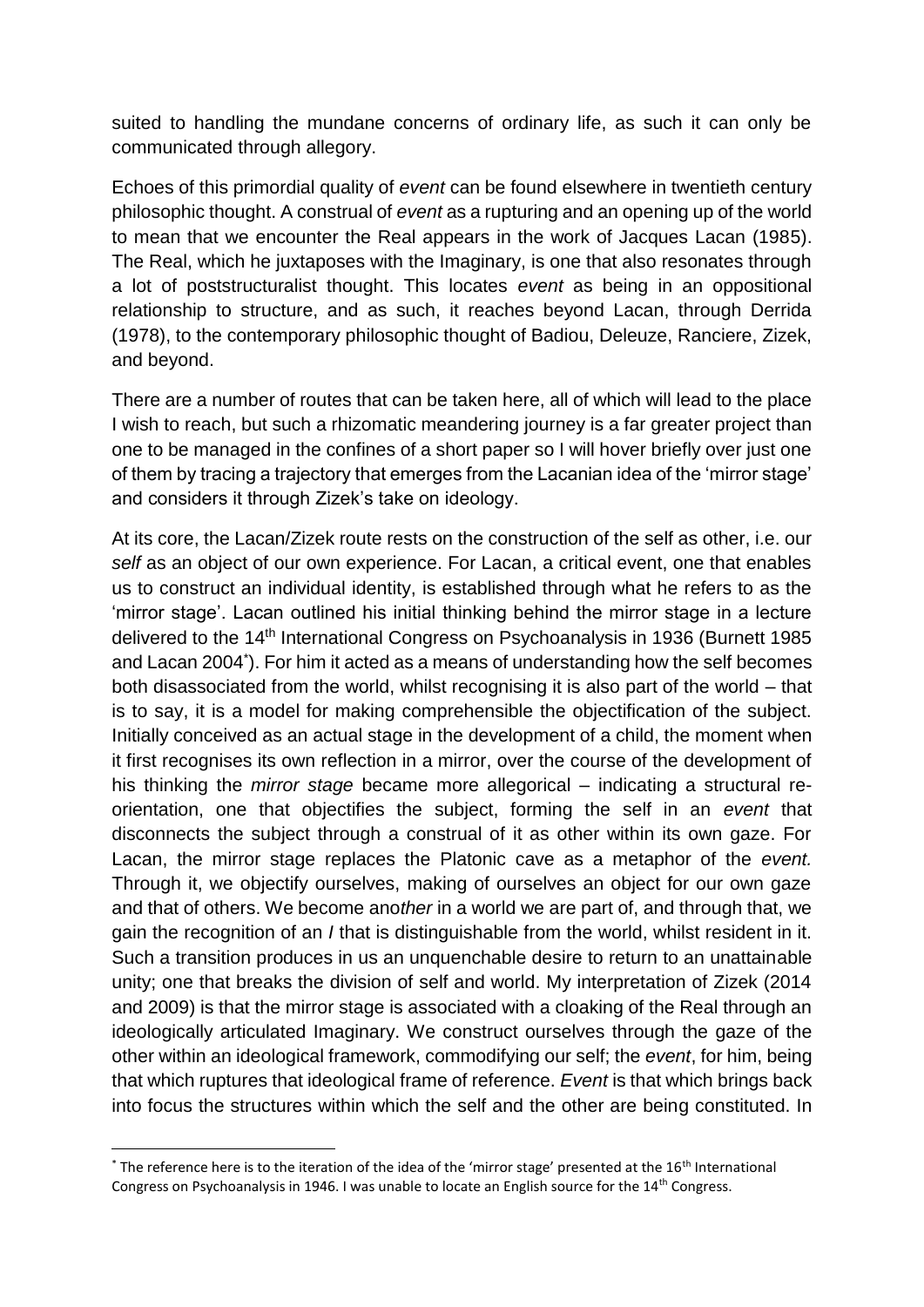this interpretation, both Lacan and Zizek share a positioning of the referent of *event* as ontological and axiological with a more materialist orientation, rather than the more idealist orientation apparent in Plato and, to some extent, Heidegger.

Both the Plato/Heidegger and, to some extent, Lacan/Zizek routes do not easily lend themselves towards a social understanding of *event*, which was an earlier stated requirement, nor do they immediately suggest how the study and analysis of *event*  can lead us towards empirical research. So some interpretation of them that can connect them to a sense of *event* which can be of value to a critical study of *event*s; one that can act as a foundation for empirical investigation, is required. This is something I am still working through, though where I am at the moment in developing these thoughts and ideas is bearing some fruit. My current working understanding of the referent for *event*, whilst associated with the Plato/Heidegger and the Lacan/Zizek trajectories, requires some minor adjustments drawing on a consideration of Bourdieu and Foucault. Let us begin by thinking about the conceptualisation of *event* as 'rupture'. Rupture not only suggests a breaking, a gushing forth from a single fracture, but, crucially, something that is commonly connoted as violent and somewhat uncontrolled. This is apparent in the imagery of the *event* we have encountered so far, the breaking of the prisoners' chains, the shock of recognising yourself in your own reflection. Whilst an *event* can be violent and uncontrolled, it is by no means a universal characteristic. When we consider events such as those associated with culture or sport, a demonstration through the streets of a city or the occupation of space in a financial district, the objective seems to be to coordinate disorder so that it becomes articulated in a way conducive to the hoped for outcome of the event. And whilst I do not want the referent of *event* to suggest that all outcomes are, in an operationalist or corporatist sense, managed; if we are to understand *event* as being applicable to social action and interaction, then we do want an interpretation where some sense of organisation, applicable to *event*, is available to us. This is difficult as I also want to try to avoid the commodification of *event* that leads immediately to the sort of hegemonically restricted typology *event* studies and event management currently operates within.

My current suggestion is that *event* is that which *intervenes* structure. For critical event studies, that structure needs to have some of the characteristics of Bourdieu's conceptualisation of a social realm composed of multiple, intersecting fields, where the actors within them exhibit patterns of behaviour, language and senses of rationality appropriate to the field(s) in which they are acting and interacting - their habitus. It is through intervening that *event* exposes structure. But more needs to be said on the idea of *structure* if we are to understand event as intervention. Crucially, with a nod towards Badiou, structure should not be seen as singular with regards to ontology; it is fundamentally multiple (and in some sense fractal – where apparent simplicity is only complexity from a different perspective). Just as structure is multiple, so is *event*, and thus so are the exposures emergent from *event*'s intervention (disruption) of structure. And what is exposed when event intervenes/disrupts structure? Discourse,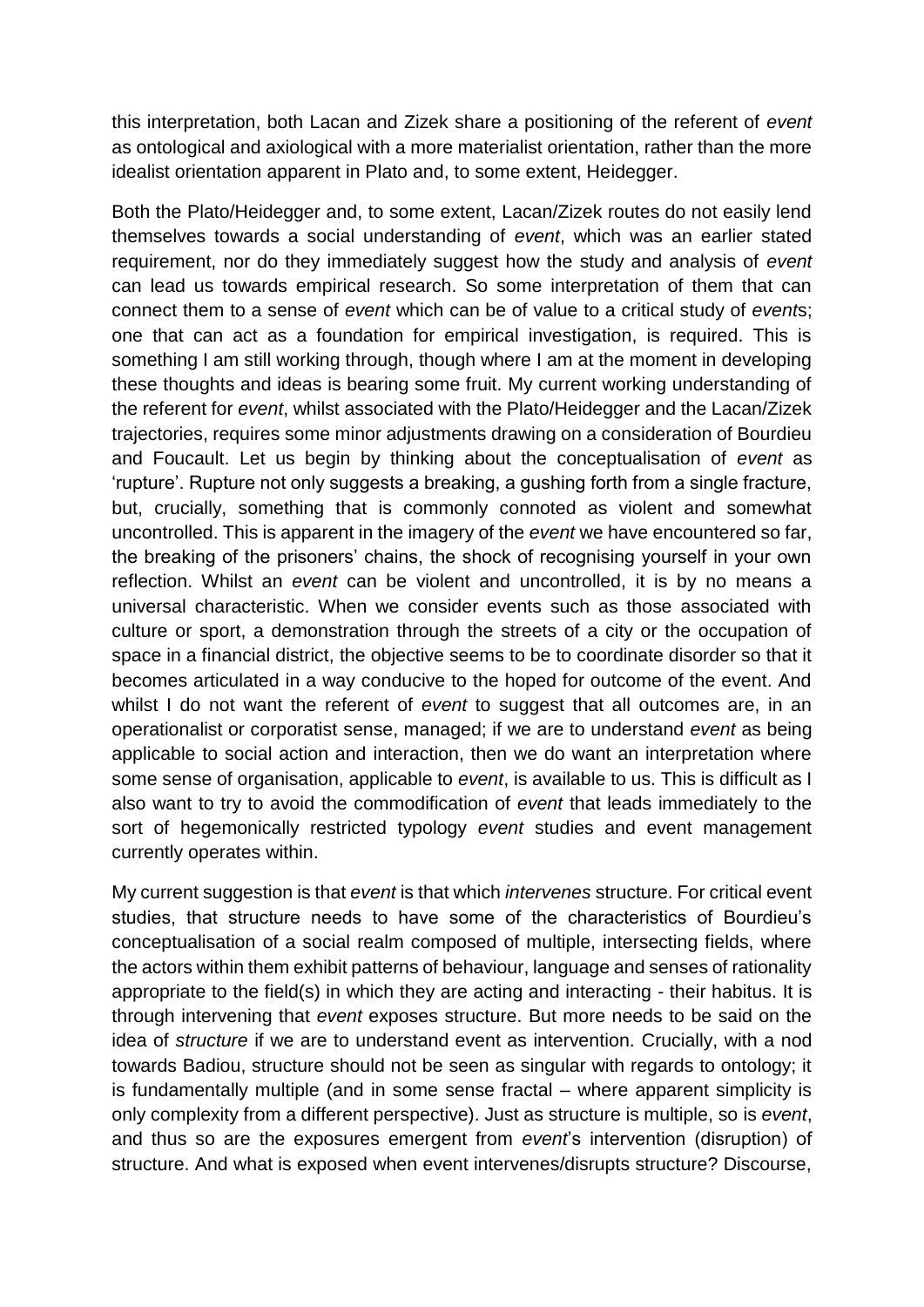in a wide-ranging (non-linguistic) Foucauldian sense; the 'form of life', if we were to take a Wittgensteinian attitude; the dominant hegemonic frame of reference if we were a Gramscian or, even, the revelation of the articulation of how the life world has been colonised, if we were of a Habermasian frame of mind. Within the dominant paradigm of neoliberal *event*s management, many of the *event*s Getz and his peers discuss are *planned interventions*, where there is an attempt at having a substantial level of control over the structures exposed. They are, in a practical sense, attempts to manage, direct and manipulate the discourses exposed as a result of intervention. However, as *event* is multiple, *the event* is always more than that which is planned; the structures exposed are always more than those the 'manager' tries to manage, and the management of the exposed structures/ontologies is never complete. As *event*s management attempts to control the structures exposed, it also generates discourses of specialisation, technologies of truth, around *the event.* In doing so, it intrinsically entangles language and power with the cultural, social, ethical, political and so forth; producing a contested space in which the *managed event* tries to contain and, in some instances, heal the disruptive impact of the intervention(s) that constitute an identified 'event'. A study of the event as multiple, how it intervenes, what is exposed by that/those interventions, how the healing of the exposure is handled – by whom and for what purposes, is central to a critical approach to the study of *event*s. A critical event studies is thus not only a field with rich potential for empirical investigation, it should also be an essential element of inquiry and teaching in *event* management.

A construal of *event* as that which intervenes structure places the political and social right at the heart of event studies as vital elements of contextual critique. It widens the scope for what is to be considered relevant material for scrutiny and extends the range of methodological approaches relevant to it by making it a truly interdisciplinary and transdisciplinary research area. For me, and the areas I am personally interested in exploring, this refreshed potentiality opens up new doorways in how I can work alongside colleagues active across other social sciences, the humanities and the arts; extending the reach far beyond its existing frame of reference in *event* management discourse. Let me illustrate this with a few sketched examples. The first is actually a comparison of two incidents that would not normally fall within the purview of event studies. First, and most recent, is the killings at the Paris offices of Charlie Hebdo in January 2015. Second is the murder of 77 people by Anders Breivik in Oslo and on the Utoya in Norway in 2011. Neither of these would normally be considered events within the scope of event studies, yet both are consistent with the short definition of event as offered by Getz. Equally, though neither comply with the implicit subtext within his framing of them, both were undeniably *planned* events.

Both tragedies resulted in a senseless loss of life. Neither would be of interest, as an area for research, to the majority of those working within event studies, and why should it? It neither fits easily into their typology of event, nor are they amenable to the more common forms of analysis such scholars use. However, they represent a fascinating opportunity for someone interested in understanding them from a critical event studies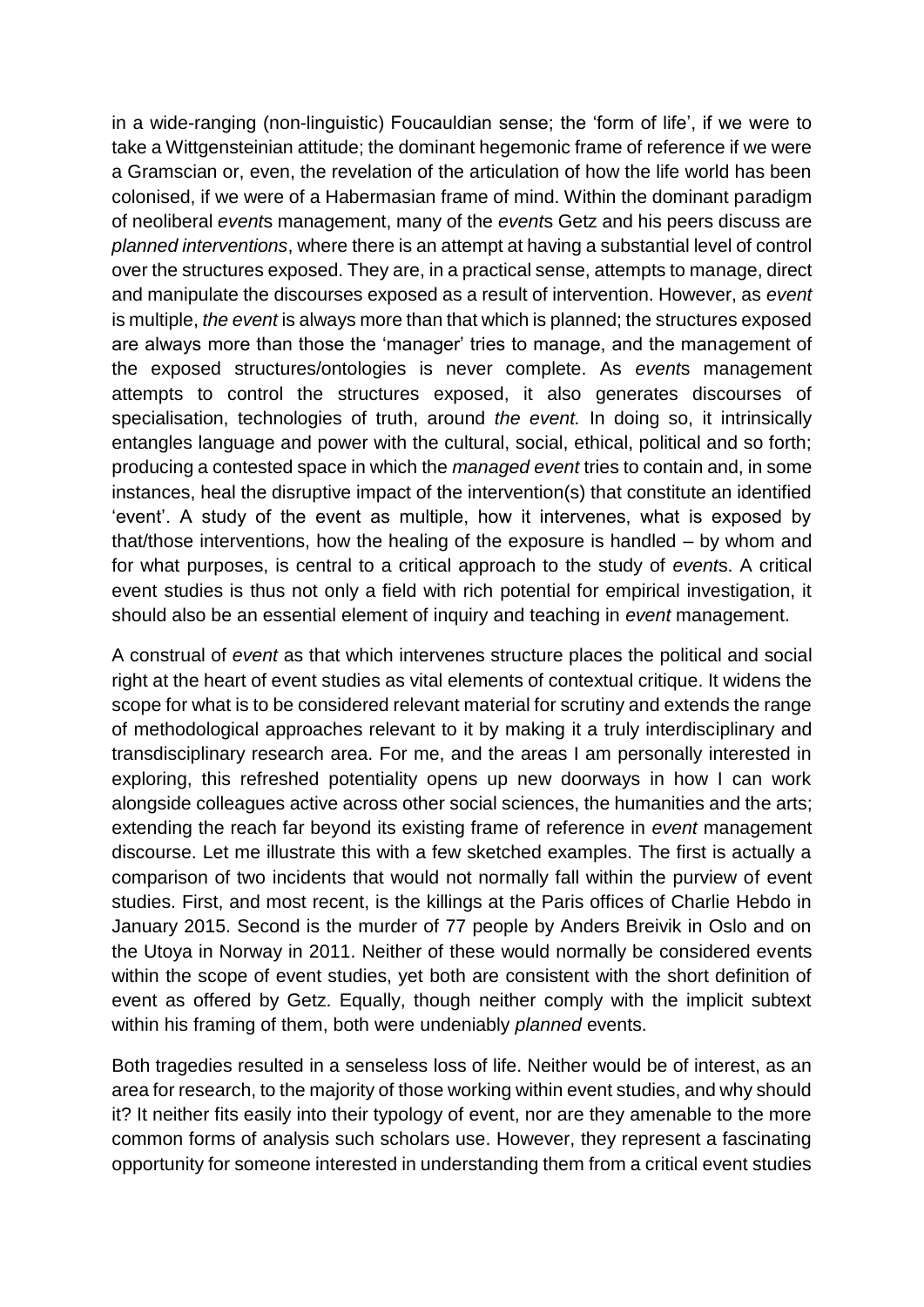perspective. Interpreting these events as complex interventions in complex structures (traversing contexts that include media, social, political and, importantly in these cases, the lived structures of those affected), opens up new research questions and approaches that can help us better understand the impact those events had. How were those events 'managed', not just by the perpetrators of those atrocities, as some dark and disturbingly skewed interpretation of event management might take it, but, significantly, by societal, political and media institutions? Why were the demonstrations that followed soon after them articulated in the media the way they were? One, for example, was attended by a plethora of world leaders marching for 'freedom of speech' along the streets of Paris, the other attended, mostly, by families and a community in mourning. One was declared to be an act of Islamist extremists out to, ostensibly, undermine everything that lies at the heart of freedoms enjoyed in late capitalist democracies (though the part those same leaders are playing in restricting free speech and freedoms to protest seem to have been carefully overlooked). The other a lone, assumed to be psychotic, individual on a solitary 'crusade' against what he believed was a Europe in decline due to growing Islamisation. Who were identified as appropriate speakers and figures of authority in 'public' presentation of discussion around how to resolve the 'issues' exposed by those events? What different discourses around identity, place and otherness have been revealed? Both expose structures across multiple hegemonies and ontologies – attempts to 'manage' the aftermath of those *event*s were, and are being, articulated through diverse discourses – both will leave scar tissue that will never truly heal.

On a less sombre note, interpreting event as that which intervenes structure also opens up the possibilities of applying a critical event studies lens to scholarship and practice in the creative arts as well. How, for example, do the *event*s in a work of fiction expose the structures the characters are inhabiting? My own practice as an actor, in developing a persona, is to consider how the character I portray reacts and responds, manages, the exposed structures events reveal during the course of a play. A painting, sculpture, installation, poem – what is the milieu in which the work art itself emerges? In what ways does a work of art intervene? What structures does it expose? Is there, then, a sense that a work of art is an *event*?

Whilst my proposal that we should identify the referent for *event* as that which intervenes structure does open up the field of *event* studies, moving it to a central position as a new analytical lens working alongside others across a variety of other fields and disciplinary areas does come with an associated risk, exemplified by the Don Alhambra quote (from Gilbert and Sullivan's operetta *The Gondoliers*): 'When everyone is somebody, then no one's anybody.' Similarly, if we are not careful, the proffered interpretation of *event* risks becoming one where everything is *event* and, consequently, drops out of sight for any inquiry by its shear blanket ubiquity. This is one of the reasons why I see myself as still developing my understanding of just what is meant by the term, a project where I feel assured in saying 'Don't rush me…I'm still working on it.' It may be that *event* does not actually reference in the sense that it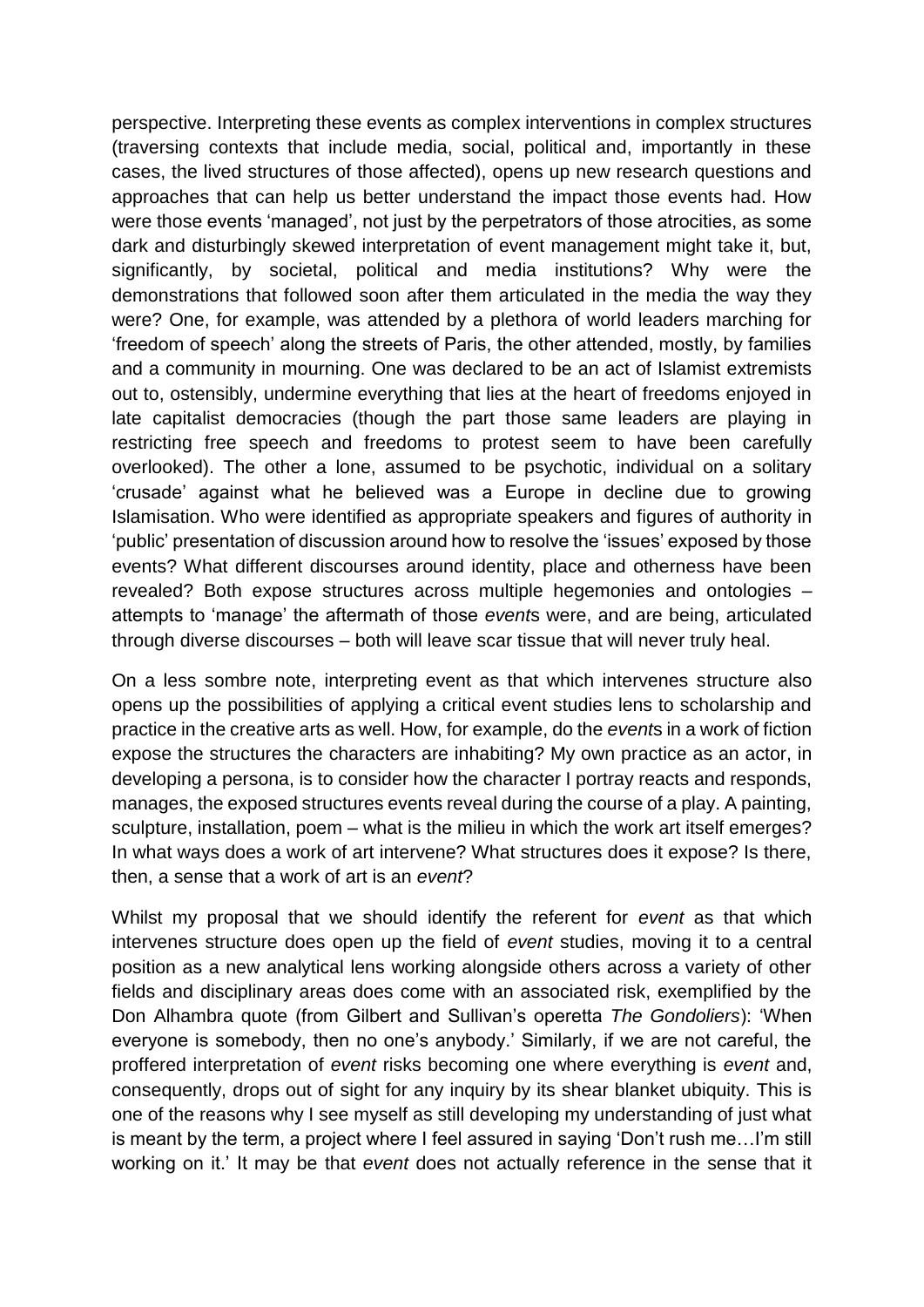names some*thing*, or some state of affairs. I am rather open to the idea that it is a lens, a filter to help us gain fresh insights into the way the social world is working, a set of heuristic tools for developing new research questions and research approaches. It is with some degree of confidence that I can say that if you come back to me in another three years I will have responses to those questions. However, I am equally confident that a host of new, associate, questions will have arisen, and their number and complexity grown, exponentially.